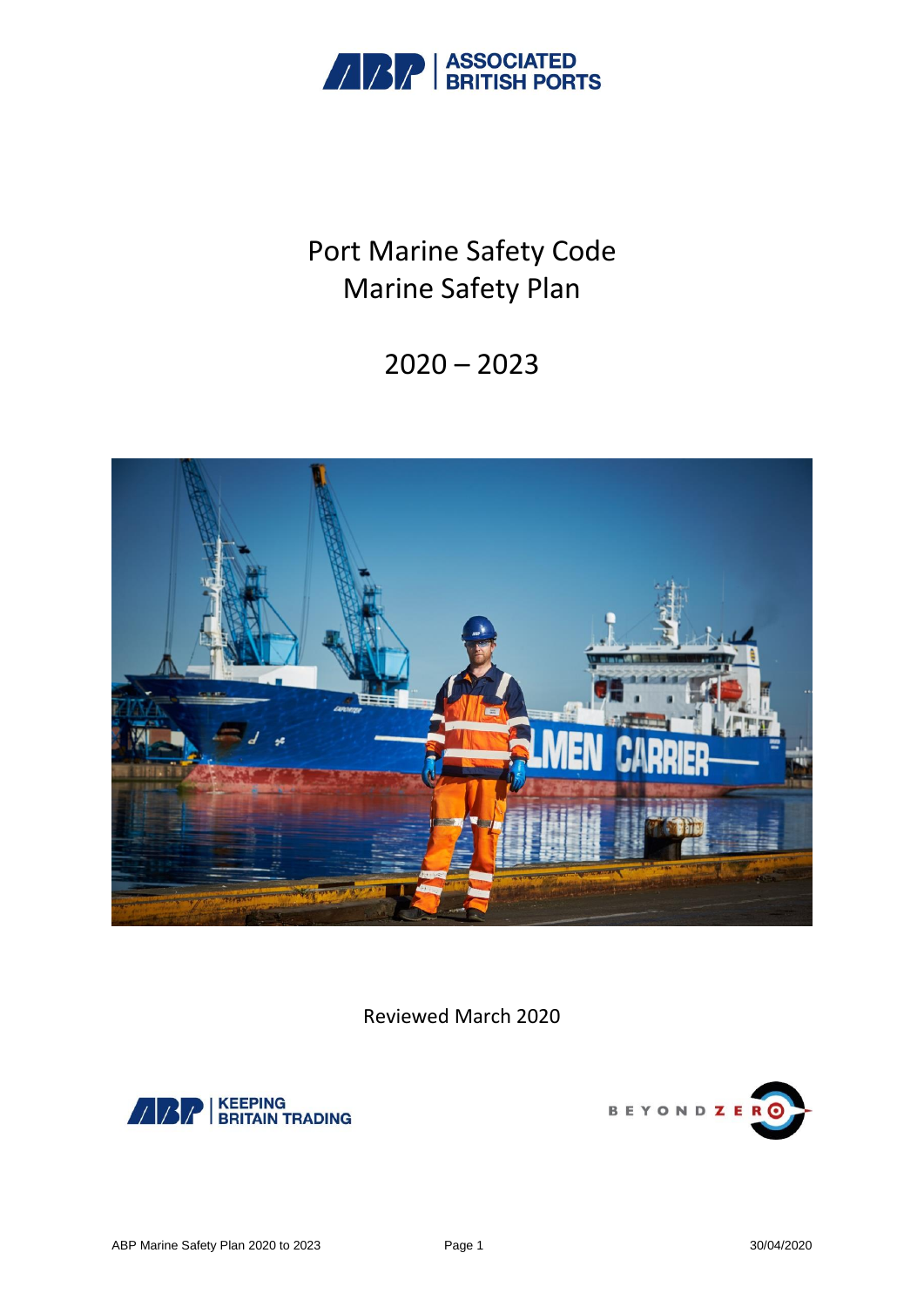

#### **Introduction**

ABP has committed to comply with the requirements of the Port Marine Safety Code (PMSC), which includes the publication of a Marine Safety Plan.

This safety plan is one component of a comprehensive (strategic level) Marine Safety Management System (MSMS), and serves to support the continuing improvement of all aspects of ABP's marine safety performance, and ongoing compliance with the PMSC.

The plan is intended to cover a rolling three year period, but will be refreshed and checked for continuing relevance on an annual basis.

#### **1 Marine Policy**

ABP has published a Marine Policy, confirming the Duty Holder's commitment to compliance with the PMSC. The latest version of the policy can be downloaded from the corporate marine web site [\(www.abpmarine.co.uk\)](http://www.abpmarine.co.uk/). This policy is supported by additional marine policies covering training and VTS provision, as well as other corporate policies, particularly health and safety.

#### **2 Continuous Improvement Plan**

ABP has also published a continuous improvement plan, which outlines the *process* adopted to ensure that the Group continues to improve compliance with all aspects of the Port Marine Safety Code. The Continuous Improvement Plan supports this Marine Safety Plan (See Appendix)

## **3 Marine Procedures**

Operational procedures within the ABP Marine function are described in the ABP Group Port Marine Operational Procedures Manual and supported at each port / marine location by local manuals detailing procedures which are specific to each site. All such manuals are reviewed on a regular basis by the respective marine managers.

Together, the policy and procedures outline those activities which have been identified as necessary to ensure the safe and efficient management of marine activities in all of our ports, and making best use of ABP's statutory powers and responsibilities.

Such activities may be divided into those that are established and ongoing (or routine) in their support of PMSC compliance, and those which are additional (or temporary) management targets seeking to ensure continuous improvement in Port Marine Safety.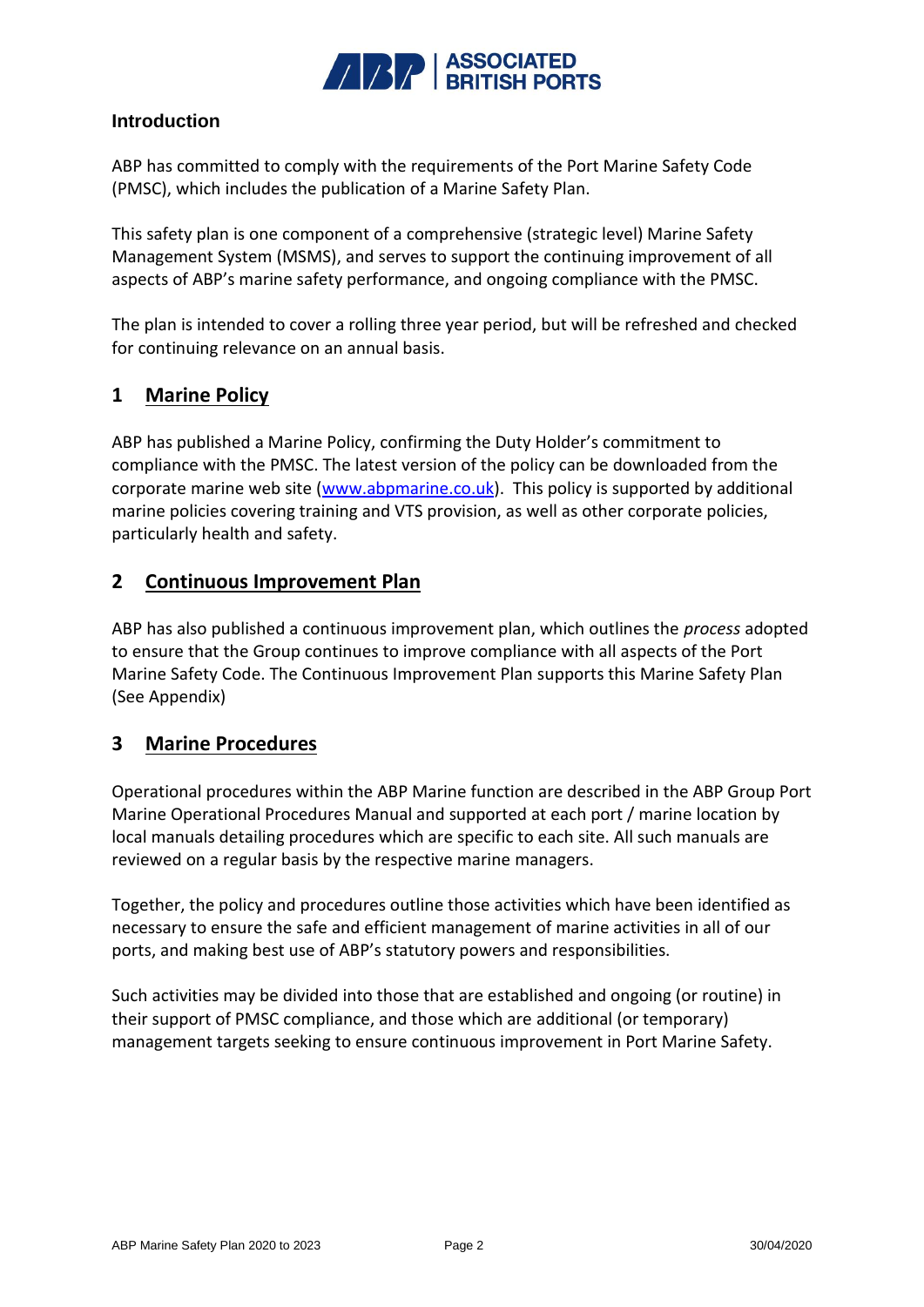

## **4 Established Marine Activities**

Marine safety activities are divided between those undertaken at group level, and those undertaken at the ports:

The following activities are the responsibility of the Marine Advisor, and are undertaken on behalf of the Duty Holder to cover all ports:

- Production and review of top level MSMS documentation. (Policy and manuals).
- Ownership and maintenance of the system (MarNIS) used for identifying hazards and assessing marine risks, and recording and analysing marine incidents.
- Providing training (via ABPmer), advice and guidance to ensure that all locations consistently proactively review risk assessments for all identified marine hazards and when required, identify control measures to mitigate those risks to an acceptable level of ALARP (As Low As Reasonably Practicable).
- Provision of guidance on consistent incident investigation.
- Sourcing supplies and services (such as safety equipment, oil spill response contractors, and training) which will contribute to consistent compliance with the PMSC, as well as deliver value for money.
- Providing, through regular internal and external audit, oversight of PMSC compliance on behalf of the Duty Holder, and identify improvement opportunities for all ABP locations through sharing of best practice.

Furthermore, the following activities will normally be ongoing at each port location and will be the responsibility of the local Marine Management Team (with appropriate support from the Marine Advisor):

- Regular marine management team meetings.
- Creation and review of marine risk assessments using MarNIS, and reporting of incidents / carrying out investigations.
- Regular consultation with harbour users ("Stakeholders") by means of Port User Group Forum meetings or similar.
- Training of marine staff in line with the Marine Training Matrix group standards.
- Production of, and exercising of emergency plans.

## **5 Management Targets for Continued Improvement ("Marine Safety Plan")**

The targets on the following page support the ongoing improvement plan for the ABP Group of ports. This plan is owned by the Marine Advisor on behalf of the Duty Holder.

Ports may have additional improvement plans covering local issues, but this plan aims to address high level improvement targets which will benefit all locations, and fulfils the requirement of the PMSC for the Duty Holder to maintain a "Marine Safety Plan"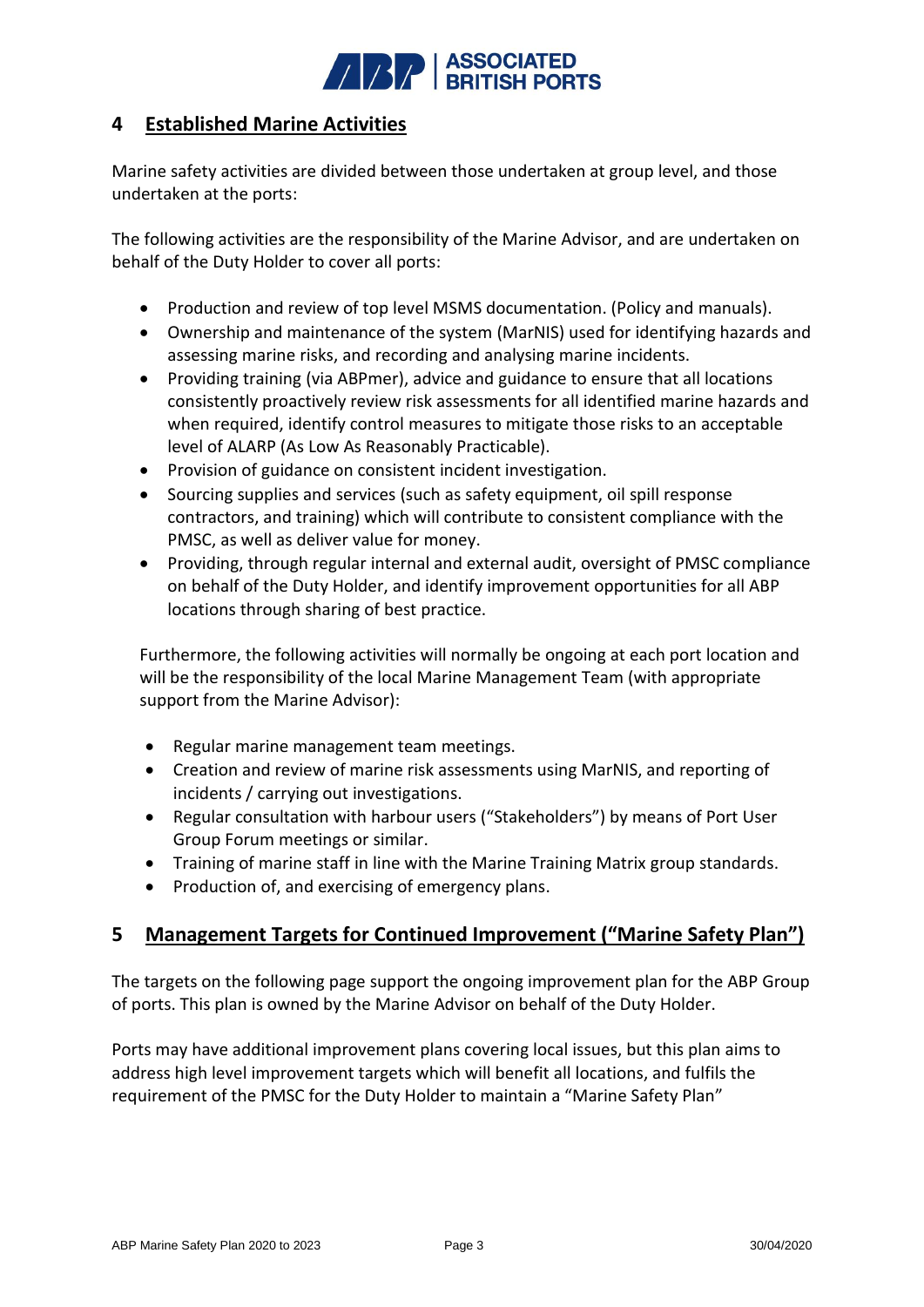

| <b>Target</b><br># | <b>Description</b>                                                                                                                       | <b>Target</b>                                                                                                                                                                       | <b>Time Scale</b>                                                                                                |
|--------------------|------------------------------------------------------------------------------------------------------------------------------------------|-------------------------------------------------------------------------------------------------------------------------------------------------------------------------------------|------------------------------------------------------------------------------------------------------------------|
| $\mathbf{1}$       | Keep KPIs under review and<br>introduce new / relevant KPIs<br>as appropriate                                                            | Monitor KPIs and review as required.                                                                                                                                                | Annually                                                                                                         |
| $\overline{2}$     | To ensure consistent<br>application / implementation of<br>the MSMS across all ports                                                     | Successful annual internal audit at each<br>location                                                                                                                                | Annually                                                                                                         |
| 3                  | <b>Review Marine Policy</b>                                                                                                              | Annual or as required by external<br>factors                                                                                                                                        | Annually                                                                                                         |
| 4                  | <b>Review Marine Operations</b><br><b>Manuals</b>                                                                                        | Annual or as required by external<br>factors                                                                                                                                        | Ongoing<br>throughout year<br>(verified by audit)                                                                |
| 5                  | Improve level of Potential<br><b>Incident Reporting</b>                                                                                  | To achieve a group wide ratio of two<br>potential reports for every actual<br>incident report made via MarNIS                                                                       | End 2023                                                                                                         |
| 6                  | <b>Harbour Directions</b>                                                                                                                | One port to have made and issued<br><b>Harbour Directions</b>                                                                                                                       | End of 2020 (cost<br>benefit analysis,<br>liaison with Heads<br>of marine to<br>determine any<br>priority ports) |
| $\overline{7}$     | <b>Consolidated Port Operational</b><br><b>Procedures Manuals</b>                                                                        | All ports to evidence a working synergy<br>between Group updates being received<br>and local interpretation being<br>documented in the Marine SMS                                   | Ongoing<br>throughout year<br>(verified by audit)                                                                |
| 8                  | To volunteer for at least one<br>MCA Health check per year                                                                               | Formally contact MCA Ports Liaison<br>Lead annually                                                                                                                                 | Annually                                                                                                         |
| 9                  | Continue to maintain a focus<br>on mitigations around the use<br>of Dangerously Weighted<br>heaving Lines and defective<br>pilot ladders | Ensure data around these incident<br>categories are captured and reported<br>through to MCA, engage with ships<br>crew, and where possible support<br>enforcement / penalty actions | Ongoing (to be<br>reported to<br>Harbour Board<br>meetings four<br>times a year)                                 |